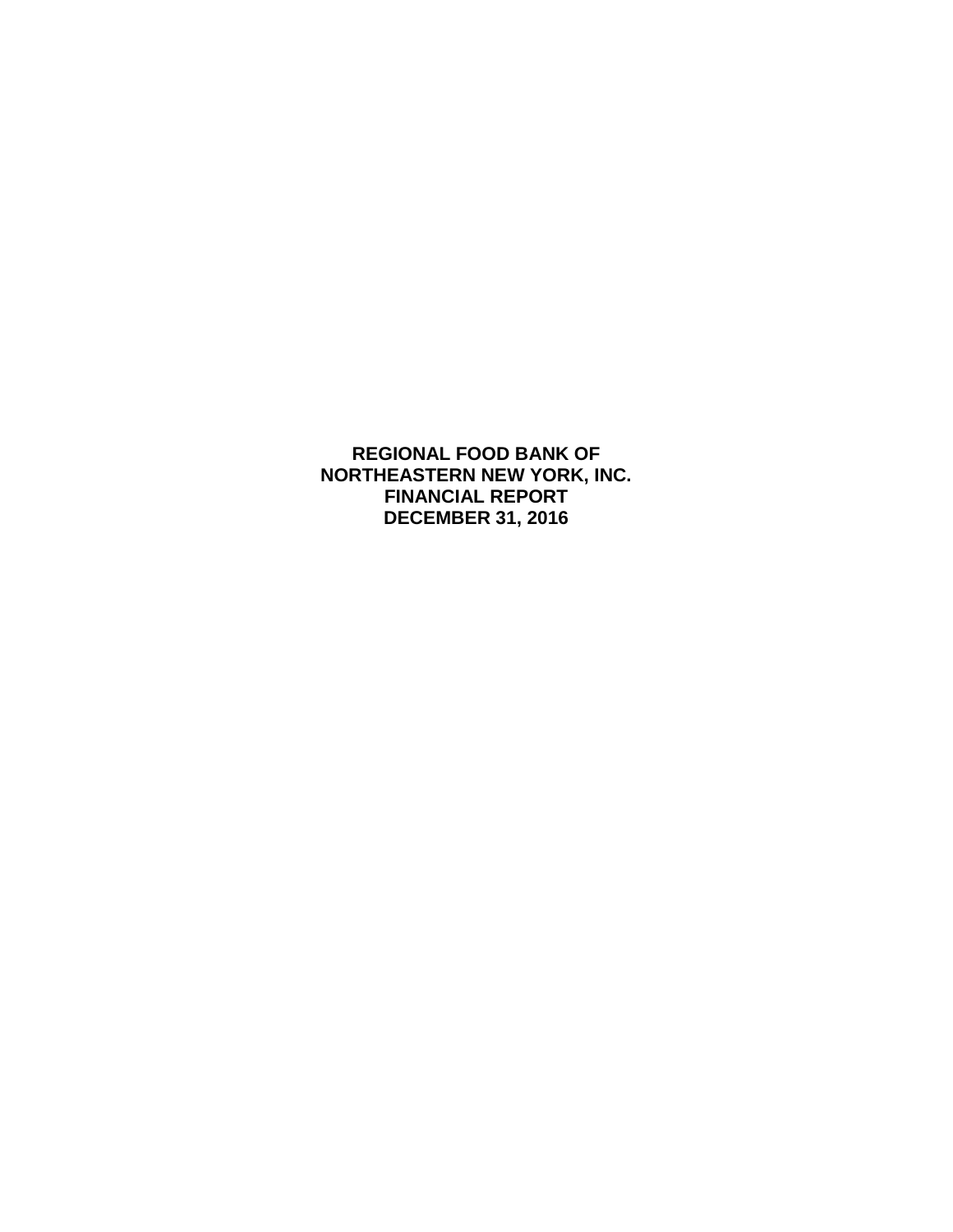# **REGIONAL FOOD BANK OF NORTHEASTERN NEW YORK, INC.**

# **TABLE OF CONTENTS**

|                                  | <b>PAGE</b> |
|----------------------------------|-------------|
| INDEPENDENT AUDITOR'S REPORT     | $1 - 2$     |
| STATEMENT OF FINANCIAL POSITION  | 3           |
| STATEMENT OF ACTIVITIES          | 4           |
| STATEMENT OF FUNCTIONAL EXPENSES | 5           |
| STATEMENT OF CASH FLOWS          | 6           |
| NOTES TO FINANCIAL STATEMENTS    | $7 - 13$    |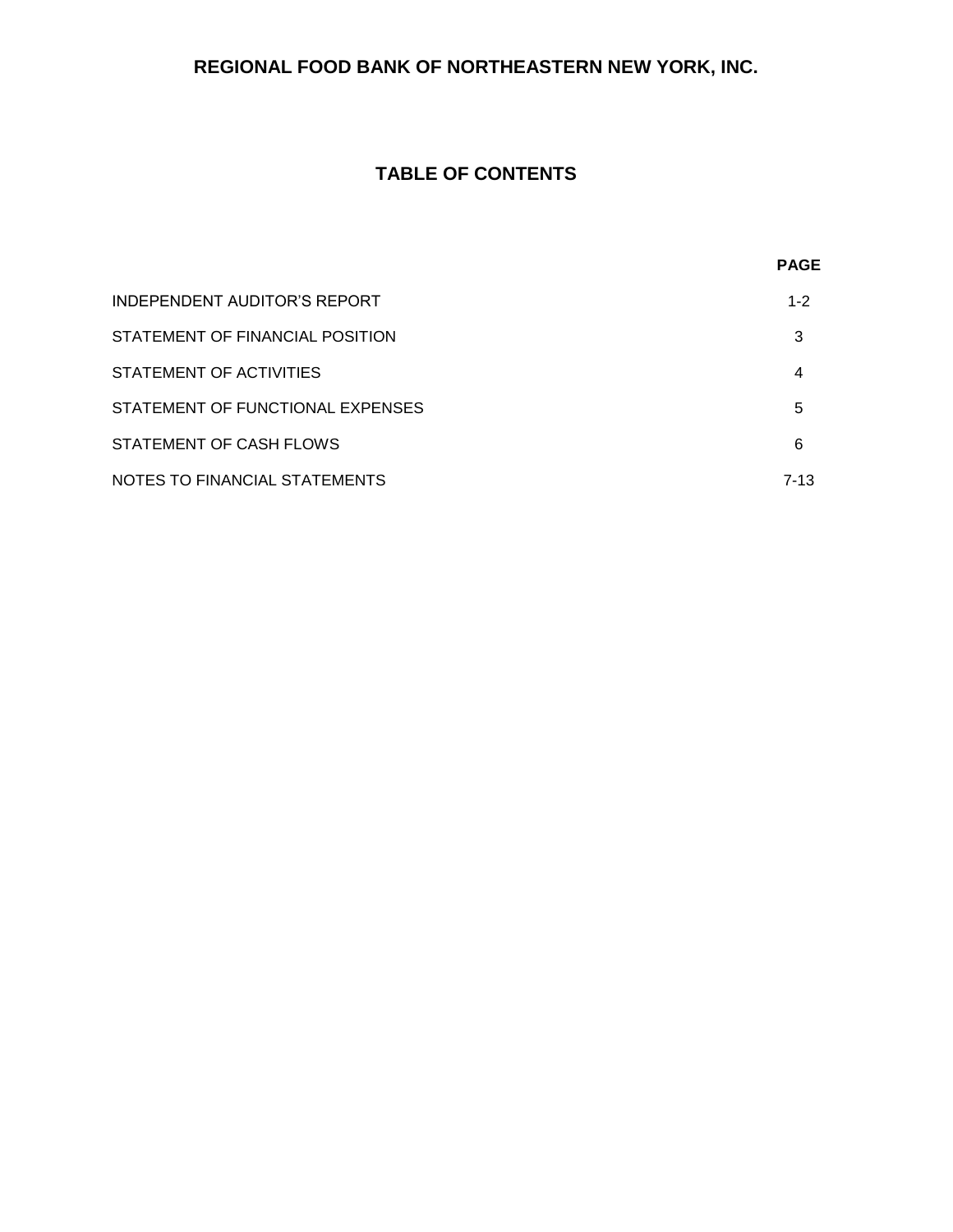

# **INDEPENDENT AUDITOR'S REPORT**

Kevin J. McCoy, CPA Thomas W. Donovan, CPA Frank S. Venezia, CPA

James E. Amell, CPA

Carol A. Hausamann, CPA

Daniel J. Litz, CPA

Karl F. Newton, CPA

Kevin P. O'Leary, CPA

Heather R. Lewis, CPA

Heather D. Patten, CPA

The Board of Directors Regional Food Bank of Northeastern New York, Inc.

#### **Report on the Financial Statements**

We have audited the accompanying financial statements of the Regional Food Bank of Northeastern New York, Inc. (Food Bank) (a New York not-for-profit organization), which comprise the statement of financial position as of December 31, 2016, and the related statements of activities, functional expenses, and cash flows for the year then ended, and the related notes to the financial statements.

#### **Management's Responsibility for the Financial Statements**

Management is responsible for the preparation and fair presentation of these financial statements in accordance with accounting principles generally accepted in the United States of America; this includes the design, implementation, and maintenance of internal control relevant to the preparation and fair presentation of financial statements that are free from material misstatement, whether due to fraud or error.

#### **Auditor's Responsibility**

Our responsibility is to express an opinion on these financial statements based on our audit. We conducted our audit in accordance with auditing standards generally accepted in the United States of America and the standards applicable to financial audits contained in *Government Auditing Standards*, issued by the Comptroller General of the United States. Those standards require that we plan and perform the audit to obtain reasonable assurance about whether the financial statements are free from material misstatement.

An audit involves performing procedures to obtain audit evidence about the amounts and disclosures in the financial statements. The procedures selected depend on the auditor's judgement, including the assessment of the risks of material misstatement of the financial statements, whether due to fraud or error. In making those risk assessments, the auditor considers internal control relevant to the Food Bank's preparation and fair presentation of the financial statements in order to design audit procedures that are appropriate in the circumstances, but not for the purpose of expressing an opinion on the effectiveness of the Food Bank's internal control. Accordingly, we express no such opinion. An audit also includes evaluating the appropriateness of accounting policies used and the reasonableness of significant accounting estimates made by management, as well as evaluating the overall presentation of the financial statements.

We believe that the audit evidence we have obtained is sufficient and appropriate to provide a basis for our audit opinion.

www.marvincpa.com

*An Independent Member of the BDO Alliance USA*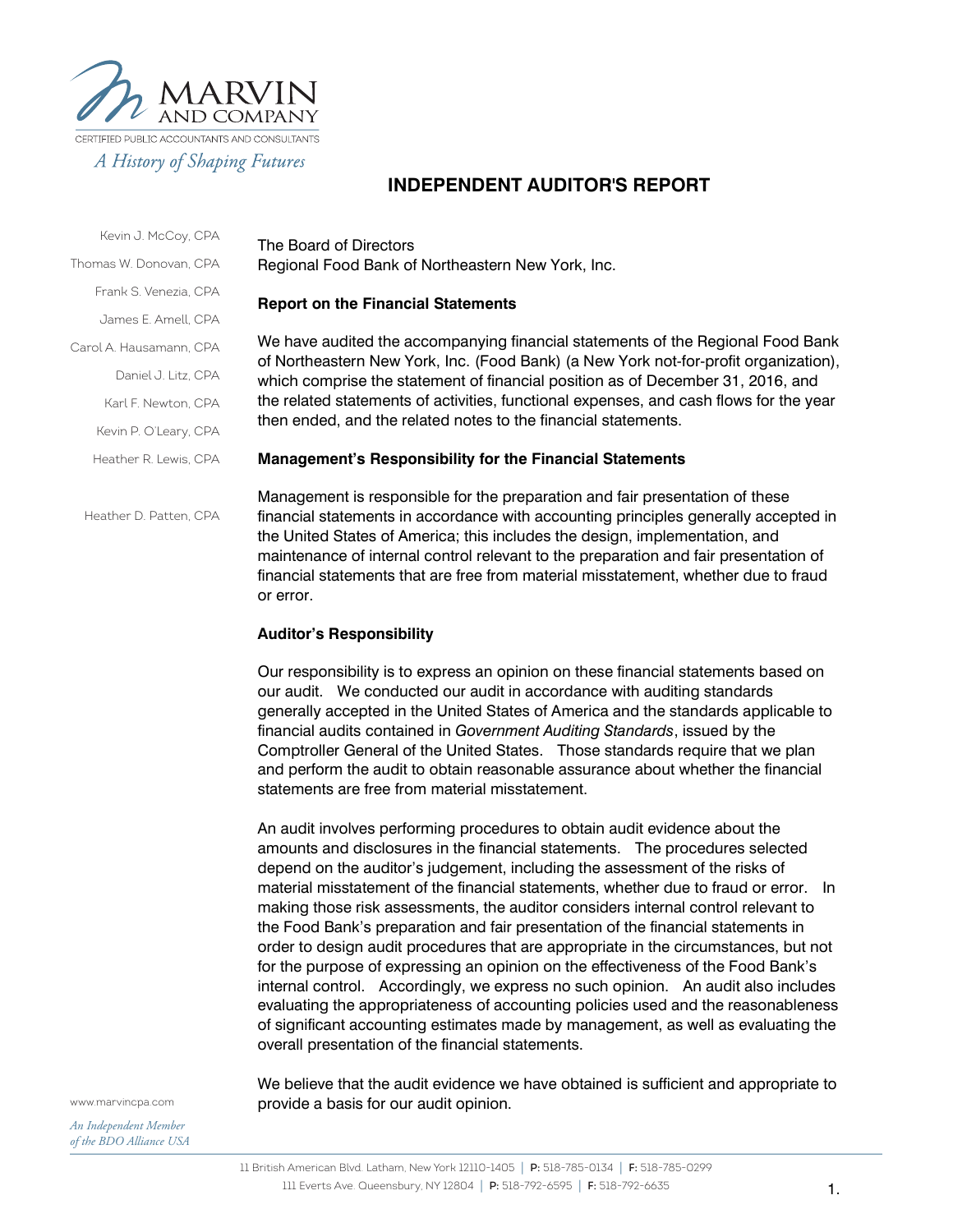## **Opinion**

In our opinion, the financial statements referred to above present fairly, in all material respects, the financial position of the Regional Food Bank of Northeastern New York, Inc. as of December 31, 2016, and the changes in its net assets and its cash flows for the year then ended in accordance with accounting principles generally accepted in the United States of America.

### **Prior Period Financial Statements**

The financial statements of the Regional Food Bank of Northeastern New York, Inc. as of December 31, 2015, were audited by other auditors whose report dated March 31, 2016 expressed an unmodified opinion on those statements.

## **Other Reporting Required by** *Government Auditing Standards*

In accordance with *Government Auditing Standards*, we have also issued our report dated March 24, 2017, on our consideration of the Regional Food Bank of Northeastern New York, Inc.'s internal control over financial reporting and on our tests of its compliance with certain provisions of laws, regulations, contracts, and grant agreements and other matters. The purpose of that report is to describe the scope of our testing of internal control over financial reporting and compliance and the results of that testing, and not to provide an opinion on internal control over financial reporting or on compliance. That report is an integral part of an audit performed in accordance with *Government Auditing Standards* in considering the Regional Food Bank of Northeastern New York, Inc.'s internal control over financial reporting and compliance.

*Marvin and Company, P.C.* 

Latham, NY March 24, 2017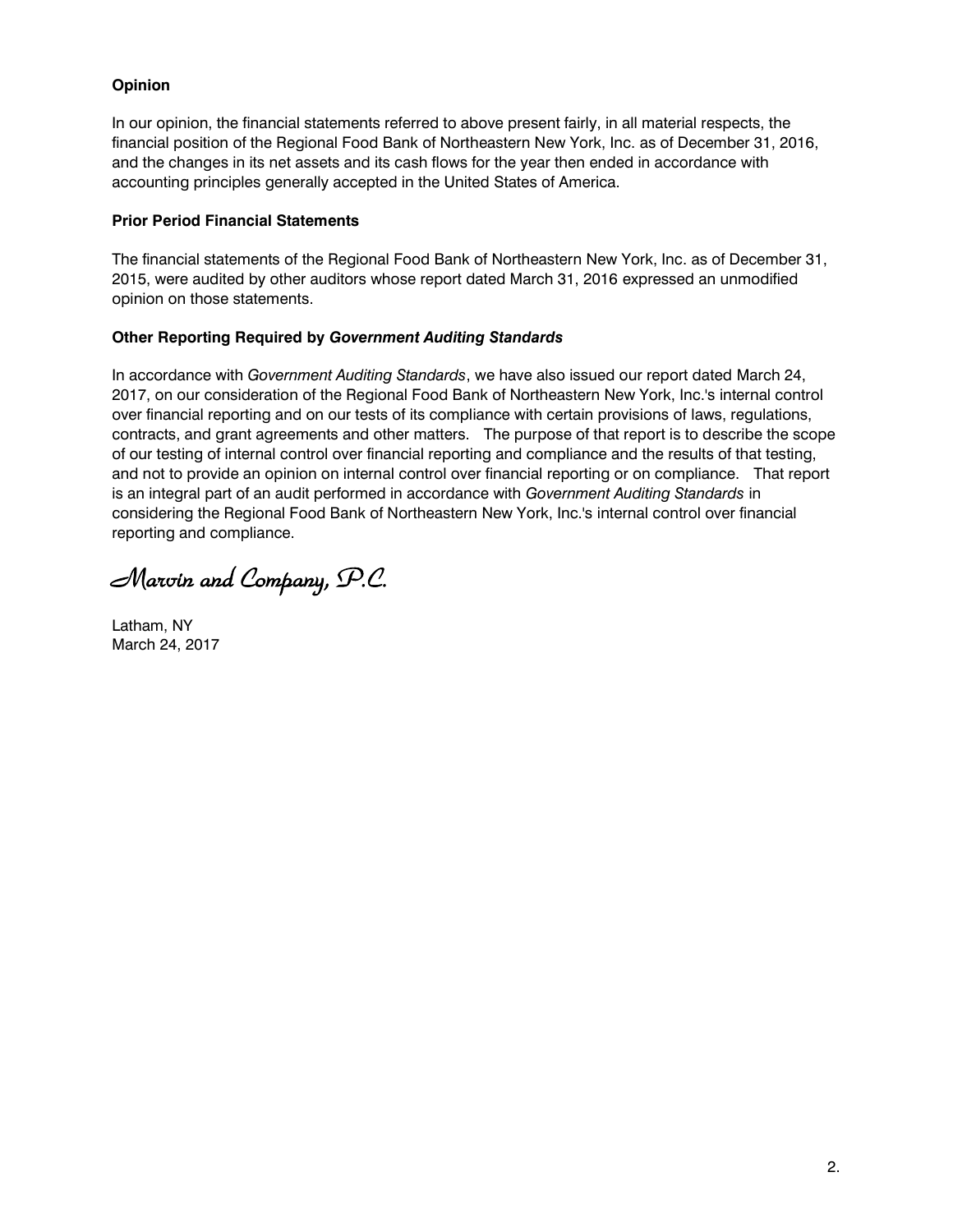# **REGIONAL FOOD BANK OF NORTHEASTERN NEW YORK, INC. STATEMENT OF FINANCIAL POSITION DECEMBER 31, 2016 (WITH COMPARATIVE TOTALS FOR 2015)**

# **ASSETS**

|                                            | 2016             | 2015             |
|--------------------------------------------|------------------|------------------|
| Assets                                     |                  |                  |
| Cash and cash equivalents                  | \$<br>6,365,309  | \$<br>5,569,050  |
| Investments                                | 420.346          | 319,714          |
| Accounts receivable                        |                  |                  |
| Grants/contracts                           | 872,955          | 1,375,365        |
| Trade/customers, net allowance of \$40,000 | 455.921          | 441.481          |
| Contributions                              | 154,238          | 163,692          |
| Other                                      | 1,059            | 11,712           |
| Inventories                                | 1,767,529        | 1,520,746        |
| Prepaid expenses                           | 101,941          | 113,876          |
| Custodial cash and cash equivalents        | 1,256,023        | 1,017,389        |
| Property and equipment, net                | 6,671,391        | 5,558,473        |
| <b>TOTAL ASSETS</b>                        | \$<br>18,066,712 | \$<br>16,091,498 |
|                                            |                  |                  |

#### **LIABILITIES AND NET ASSETS**

| <b>Liabilities</b><br>Accounts payable and accrued expenses<br>Grants payable - agency rebate program<br>Deferred revenue<br>Custodial cash and cash equivalents<br>Customer and other deposits<br><b>Total Liabilities</b> | \$<br>960,536<br>350,000<br>424.485<br>1,256,023<br>46,000<br>3,037,044 | \$<br>466,255<br>350,000<br>5,000<br>1,017,389<br>41,000<br>1,879,644 |
|-----------------------------------------------------------------------------------------------------------------------------------------------------------------------------------------------------------------------------|-------------------------------------------------------------------------|-----------------------------------------------------------------------|
|                                                                                                                                                                                                                             |                                                                         |                                                                       |
| <b>Commitments and Contingent Liabilities</b>                                                                                                                                                                               |                                                                         |                                                                       |
| <b>Net Assets</b><br>Unrestricted                                                                                                                                                                                           |                                                                         |                                                                       |
| Undesignated                                                                                                                                                                                                                | 14,281,347                                                              | 13,468,838                                                            |
| Board designated - office expansion project                                                                                                                                                                                 | 500,000                                                                 | 500,000                                                               |
| <b>Total Unrestricted</b>                                                                                                                                                                                                   | 14,781,347                                                              | 13,968,838                                                            |
| Temporarily restricted                                                                                                                                                                                                      | 248,321                                                                 | 243,016                                                               |
| <b>Total Net Assets</b>                                                                                                                                                                                                     | 15,029,668                                                              | 14,211,854                                                            |
| <b>TOTAL LIABILITIES AND NET ASSETS</b>                                                                                                                                                                                     | \$<br>18,066,712                                                        | \$<br>16,091,498                                                      |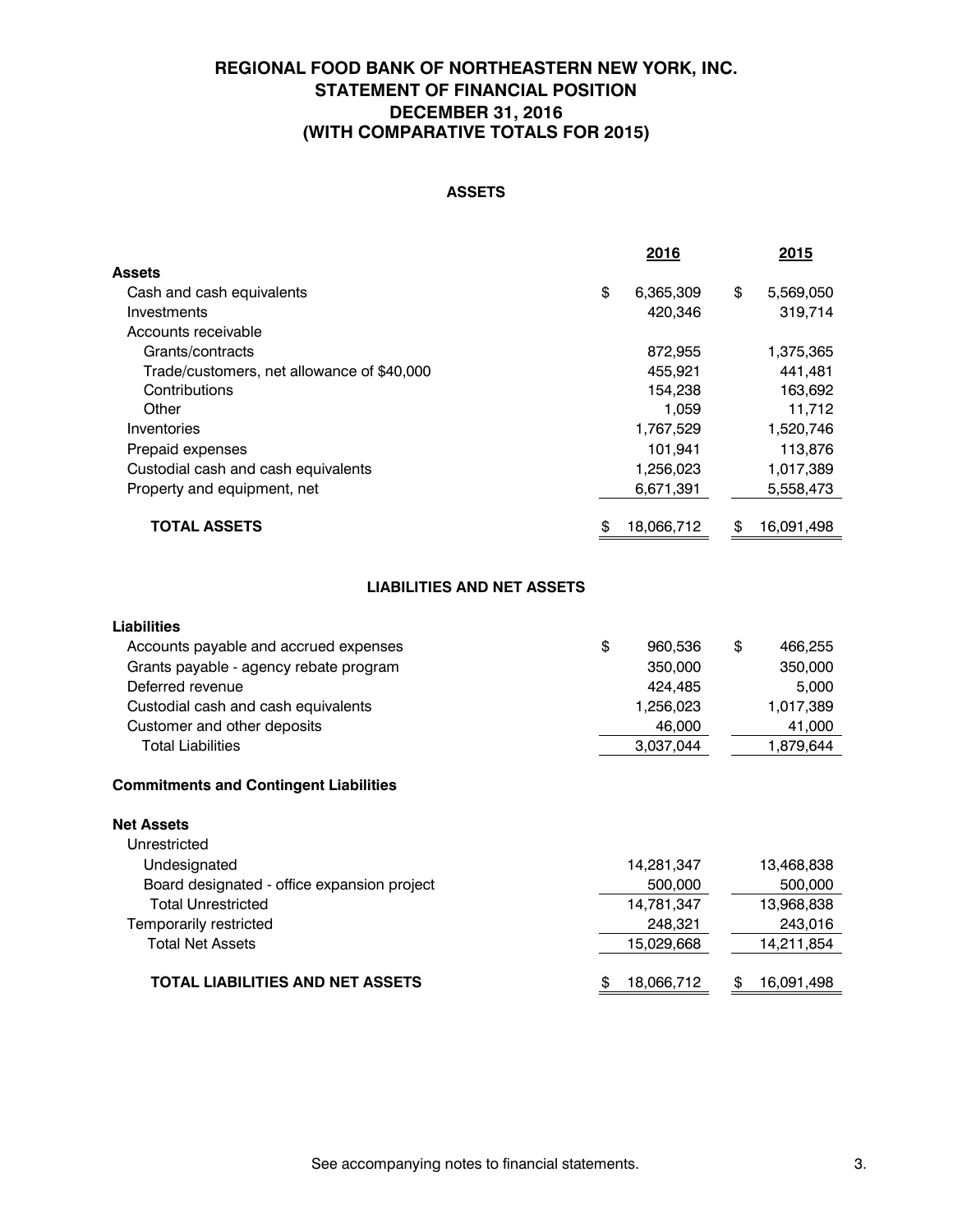## **REGIONAL FOOD BANK OF NORTHEASTERN NEW YORK, INC. STATEMENT OF ACTIVITIES FOR THE YEAR ENDED DECEMBER 31, 2016 (WITH COMPARATIVE TOTALS FOR 2015)**

|                                                               | 2016             | 2015             |
|---------------------------------------------------------------|------------------|------------------|
| <b>Unrestricted Net Assets</b>                                |                  |                  |
| <b>Revenues and Support:</b>                                  |                  |                  |
| Operating:                                                    |                  |                  |
| Contributions, including bequests                             | \$<br>1,414,839  | \$<br>1,293,783  |
| Fundraising appeals                                           | 1,859,901        | 1,886,302        |
| Special events, net expenses of \$141,298                     | 840,237          | 737,027          |
| Grants/contracts                                              | 642,784          | 368,936          |
| Shared maintenance revenue                                    | 833,550          | 805,189          |
| Shared maintenance revenue, HPNAP                             | 308,357          | 320,837          |
| Administrative, HPNAP                                         | 753,870          | 732,423          |
| NYSOGS commodities contract                                   | 606,156          | 539,917          |
| Purchased food sales                                          | 4,255,803        | 4,407,738        |
| Purchased food sales, HPNAP                                   | 3,582,470        | 3,843,082        |
| Community supported agriculture                               | 140,207          | 169,141          |
| United Way contributions                                      | 59,640           | 83,471           |
| Interest and dividends                                        | 55,550           | 62,184           |
| Other revenue                                                 | 70,637           | 81,190           |
| Net assets released from restrictions                         | 208,645          | 253,875          |
| <b>Total Operating</b>                                        | 15,632,646       | 15,585,095       |
|                                                               |                  |                  |
| Hunger Prevention Nutrition Assistance Program (HPNAP):       |                  |                  |
| Government contracts                                          | 1,115,730        | 1,051,353        |
|                                                               |                  |                  |
| Property and Equipment:                                       |                  |                  |
| Donation of property and equipment                            | 11,025           |                  |
| Grant                                                         |                  | 50,000           |
| Gain on sale of property and equipment                        | 27,178           |                  |
| <b>Total Property and Equipment</b>                           | 38,203           | 50,000           |
| <b>Total Revenues and Support</b>                             |                  |                  |
|                                                               | 16,786,579       | 16,686,448       |
|                                                               |                  |                  |
| <b>Expenses</b>                                               |                  |                  |
| Program Services                                              | 14,259,656       | 14,350,166       |
| <b>Management Services</b>                                    | 1,052,493        | 970,041          |
| Fundraising                                                   | 689,985          | 653,972          |
| <b>Total Expenses</b>                                         | 16,002,134       | 15,974,179       |
|                                                               |                  |                  |
| Change in unrestricted net assets before other gains (losses) | 784,445          | 712,269          |
|                                                               |                  |                  |
| Other Gains (Losses)                                          |                  |                  |
| Gain (loss) on investments, net                               | 28,064           | (31, 699)        |
|                                                               |                  |                  |
| <b>Change in Unrestricted Net Assets</b>                      | 812,509          | 680,570          |
|                                                               |                  |                  |
| <b>Temporarily Restricted Net Assets</b>                      |                  |                  |
| Contributions and grants                                      | 213,950          | 351,891          |
| Net assets released from restrictions                         | (208, 645)       | (253, 875)       |
|                                                               |                  |                  |
| <b>Change in Temporarily Restricted Net Assets</b>            | 5,305            | 98,016           |
|                                                               |                  |                  |
| <b>Change in Net Assets</b>                                   | 817,814          | 778,586          |
|                                                               |                  |                  |
| Net Assets, Beginning of Year                                 | 14,211,854       | 13,433,268       |
|                                                               |                  |                  |
| Net Assets, End of Year                                       | \$<br>15,029,668 | \$<br>14,211,854 |

See accompanying notes to financial statements. 4.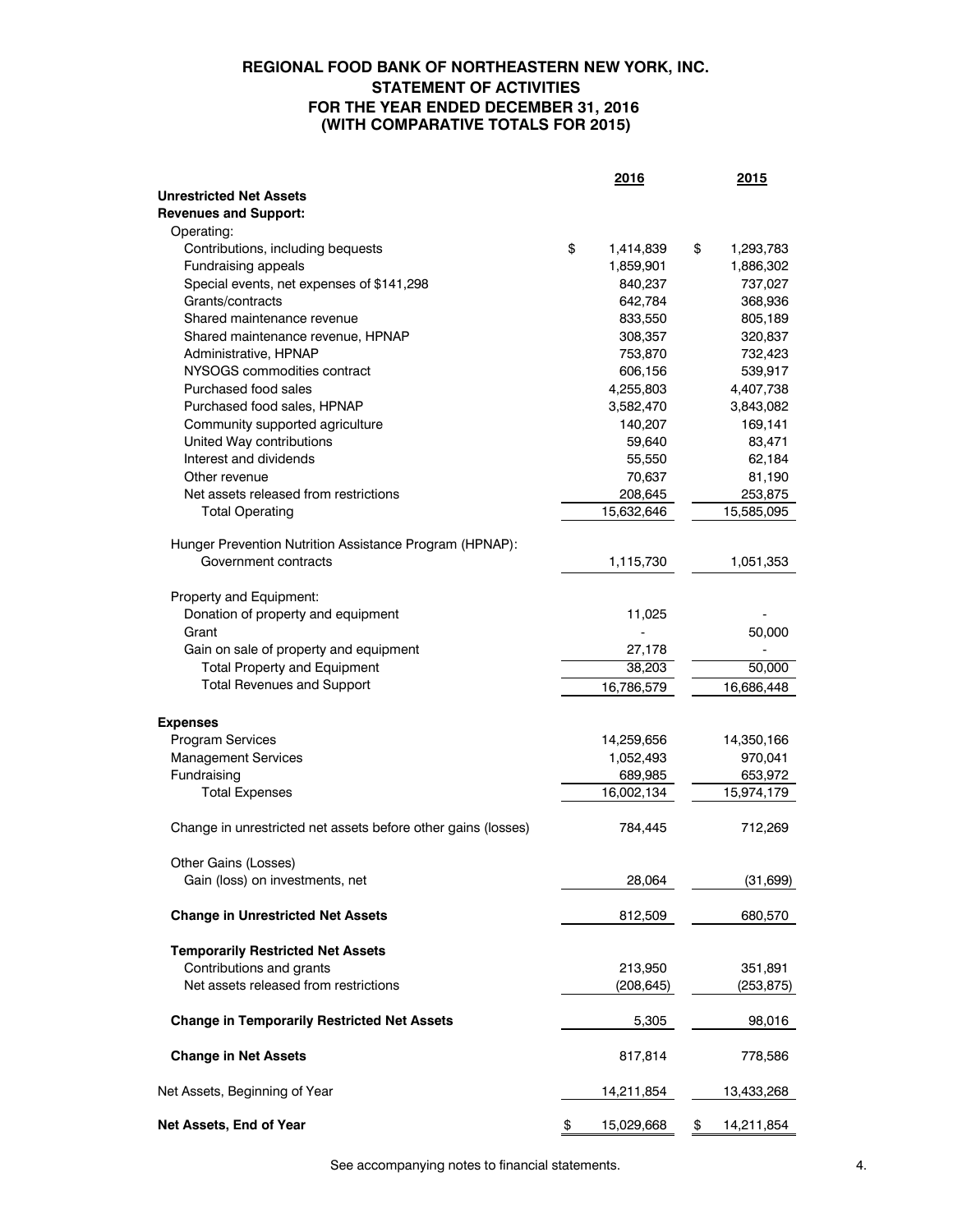## **(WITH COMPARATIVE TOTALS FOR 2015) FOR THE YEAR ENDED DECEMBER 31, 2016 STATEMENT OF FUNCTIONAL EXPENSES REGIONAL FOOD BANK OF NORTHEASTERN NEW YORK, INC.**

| 2016                                                              |                            | 2015                          |                    |                  |                  |
|-------------------------------------------------------------------|----------------------------|-------------------------------|--------------------|------------------|------------------|
|                                                                   | Program<br><b>Services</b> | Management<br><b>Services</b> | <b>Fundraising</b> | Total            | Total            |
| <b>Operating Expenses:</b>                                        |                            |                               |                    |                  |                  |
| Salaries and wages                                                | \$<br>2,960,124            | \$<br>401,992                 | \$<br>292,358      | 3,654,474<br>\$  | \$<br>3,489,761  |
| Payroll taxes and employee benefits                               | 986,966                    | 134,032                       | 97,478             | 1,218,476        | 1,248,064        |
| <b>Total Personnel Services</b>                                   | 3,947,090                  | 536,024                       | 389,836            | 4,872,950        | 4,737,825        |
| <b>Buildings operation expense</b>                                | 57,168                     | 23,412                        | 2,690              | 83,270           | 80,416           |
| Conference fees                                                   | 9,720                      | 9,361                         | 3,268              | 22,349           | 12,252           |
| Consulting and professional fees                                  | 13,951                     | 84,503                        |                    | 98,454           | 62,274           |
| Equipment expenses/maintenance                                    | 102,864                    | 68,810                        |                    | 171,674          | 152,223          |
| Feeding America membership                                        |                            | 20,260                        |                    | 20,260           | 21,410           |
| Fundraising appeals expense                                       |                            |                               | 265.745            | 265,745          | 245,741          |
| Grants - agency rebate                                            | 350,000                    |                               |                    | 350,000          | 350,000          |
| Insurance                                                         | 94,536                     | 53,157                        |                    | 147,693          | 134,958          |
| Membership fees                                                   |                            | 8,727                         |                    | 8,727            | 13,980           |
| Printing and publications                                         | ÷                          | 46,788                        |                    | 46,788           | 36,896           |
| Postage                                                           | 47,162                     | 5,240                         |                    | 52,402           | 46,052           |
| Purchased food distributed                                        | 7,062,254                  |                               |                    | 7,062,254        | 7,415,229        |
| Staff travel                                                      | 5,827                      | 3,311                         | 1,942              | 11,080           | 11,329           |
| Supplies                                                          | 153,129                    | 54,016                        |                    | 207,145          | 205,457          |
| Telephone                                                         | 19,847                     | 2,391                         | 1,674              | 23,912           | 28,003           |
| Transporation - commercial                                        | 61,181                     |                               |                    | 61,181           | 51,288           |
| <b>Utilities</b>                                                  | 178,517                    | 21,508                        | 15,056             | 215,081          | 209,949          |
| Vehicle expenses                                                  | 395,531                    |                               |                    | 395,531          | 392,345          |
| Waste disposal                                                    | 141,308                    |                               |                    | 141,308          | 109,142          |
| <b>Miscellaneous</b>                                              | 40,737                     | 33,130                        |                    | 73,867           | 51,705           |
| <b>Total Expenses, Operating</b>                                  | 12,680,822                 | 970,638                       | 680,211            | 14,331,671       | 14,368,474       |
| <b>Hunger Prevention Nutrition</b><br>Assistance Program (HPNAP): |                            |                               |                    |                  |                  |
| Operation support grants                                          | 578,974                    |                               |                    | 578,974          | 607,705          |
| Subcontracts                                                      | 215,527                    |                               |                    | 215,527          | 91,709           |
| Sanitation supplies                                               | 9,214                      |                               |                    | 9,214            | 9,092            |
| Transporation, net of reimbursements                              | 290,000                    |                               |                    | 290,000          | 290,000          |
| Nutrition education project                                       | 15,462                     |                               |                    | 15,462           | 43,613           |
| <b>Miscellaneous</b>                                              | 6,553                      |                               |                    | 6,553            | 9,234            |
| <b>Total Expenses, HPNAP</b>                                      | 1,115,730                  | $\mathbf{r}$                  | ÷.                 | 1,115,730        | 1,051,353        |
| Property and Equipment:                                           |                            |                               |                    |                  |                  |
| Depreciation                                                      | 463,104                    | 81,855                        | 9,774              | 554,733          | 554,352          |
| <b>Total Expenses</b>                                             | \$<br>14,259,656           | \$<br>1,052,493               | \$<br>689,985      | \$<br>16,002,134 | \$<br>15,974,179 |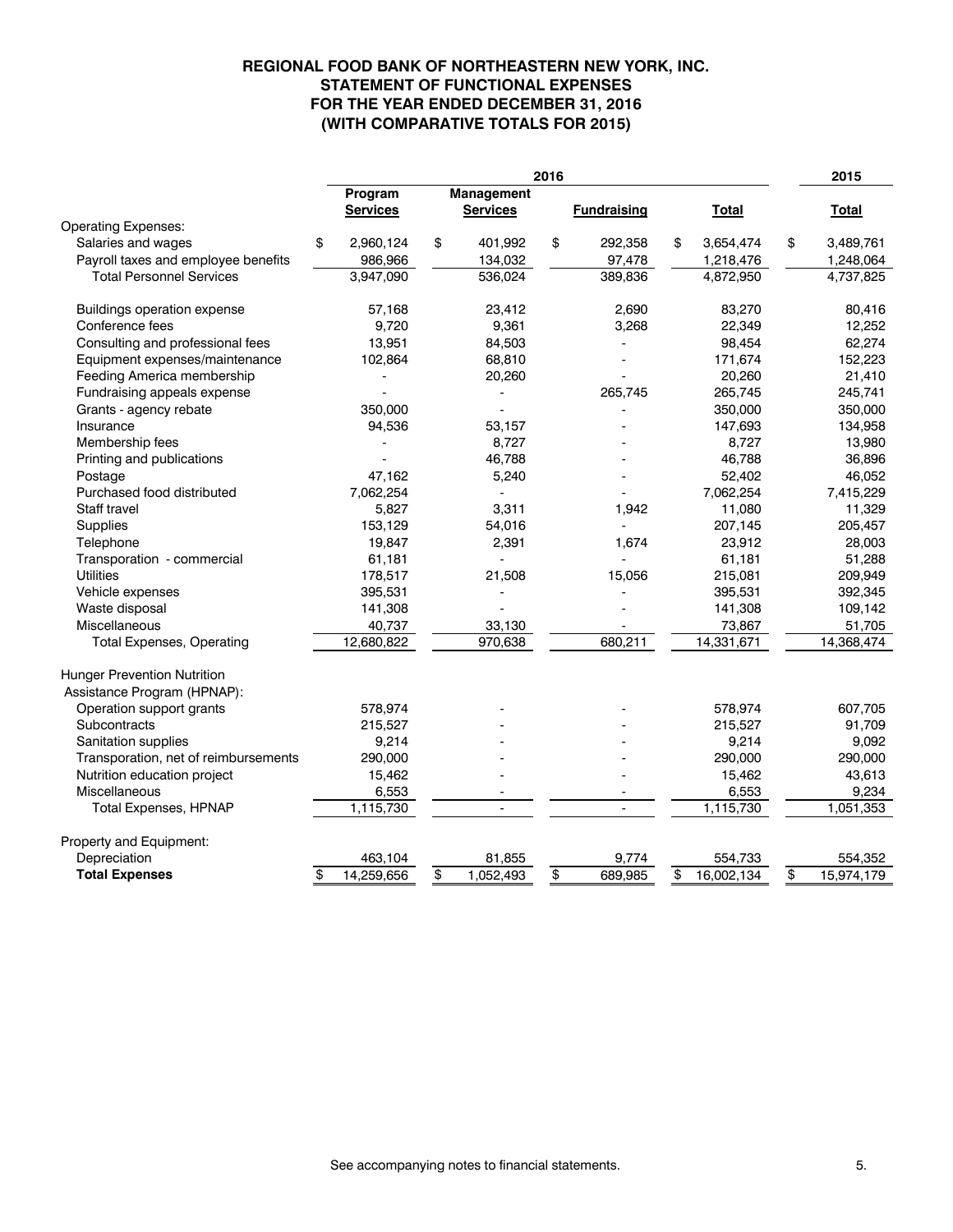# **REGIONAL FOOD BANK OF NORTHEASTERN NEW YORK, INC. STATEMENT OF CASH FLOWS FOR THE YEAR ENDED DECEMBER 31, 2016 (WITH COMPARATIVE TOTALS FOR 2015)**

|                                                                | 2016            |                         | 2015       |
|----------------------------------------------------------------|-----------------|-------------------------|------------|
| <b>Cash Flows From Operating Activities</b>                    |                 |                         |            |
| Change in net assets                                           | \$<br>817,814   | \$                      | 778,586    |
| Adjustments to reconcile change in net assets to cash provided |                 |                         |            |
| from operating activities:                                     |                 |                         |            |
| Depreciation                                                   | 554,733         |                         | 554,352    |
| Donated property and equipment                                 | (11, 025)       |                         |            |
| (Gain) on sale of property and equipment                       | (27, 178)       |                         |            |
| (Gain) loss on investments, net                                | (28,064)        |                         | 31,699     |
| Changes in operating assets and liabilities                    |                 |                         |            |
| Accounts receivable                                            | 508,077         |                         | (271, 658) |
| Inventories                                                    | (246, 783)      |                         | 379,305    |
| Prepaid expenses                                               | 11,935          |                         | (52, 983)  |
| Accounts payable and accrued expenses                          | 494,281         |                         | 51,830     |
| Grants payable - agency rebate program                         |                 |                         | (17,000)   |
| Deferred revenue                                               | 419,485         |                         | (343, 561) |
| Customer and other deposits                                    | 5,000           |                         |            |
| Cash Provided From Operating Activities                        | 2,498,275       |                         | 1,110,570  |
| <b>Cash Flows From Investing Activities</b>                    |                 |                         |            |
| Acquisitions of property and equipment                         | (1,663,698)     |                         | (481, 199) |
| Proceeds from sales of property and equipment                  | 34,250          |                         |            |
| Purchases of investments                                       | (409, 044)      |                         | (356, 401) |
| Proceeds from sales of investments                             | 336,476         |                         | 420,399    |
| Cash (Used For) Investment Activities                          | (1,702,016)     |                         | (417, 201) |
| <b>Increase in Cash and Cash Equivalents</b>                   | 796,259         |                         | 693,369    |
| Cash and Cash Equivalents, Beginning of Year                   | 5,569,050       |                         | 4,875,681  |
| <b>Cash and Cash Equivalents, End of Year</b>                  | \$<br>6,365,309 | \$                      | 5,569,050  |
| <b>Supplemental Information:</b>                               |                 |                         |            |
| Donated property and equipment                                 | \$<br>11,025    | \$                      |            |
| Donated stocks immediately sold                                | \$<br>5,552     | $\overline{\mathbf{e}}$ | 10,432     |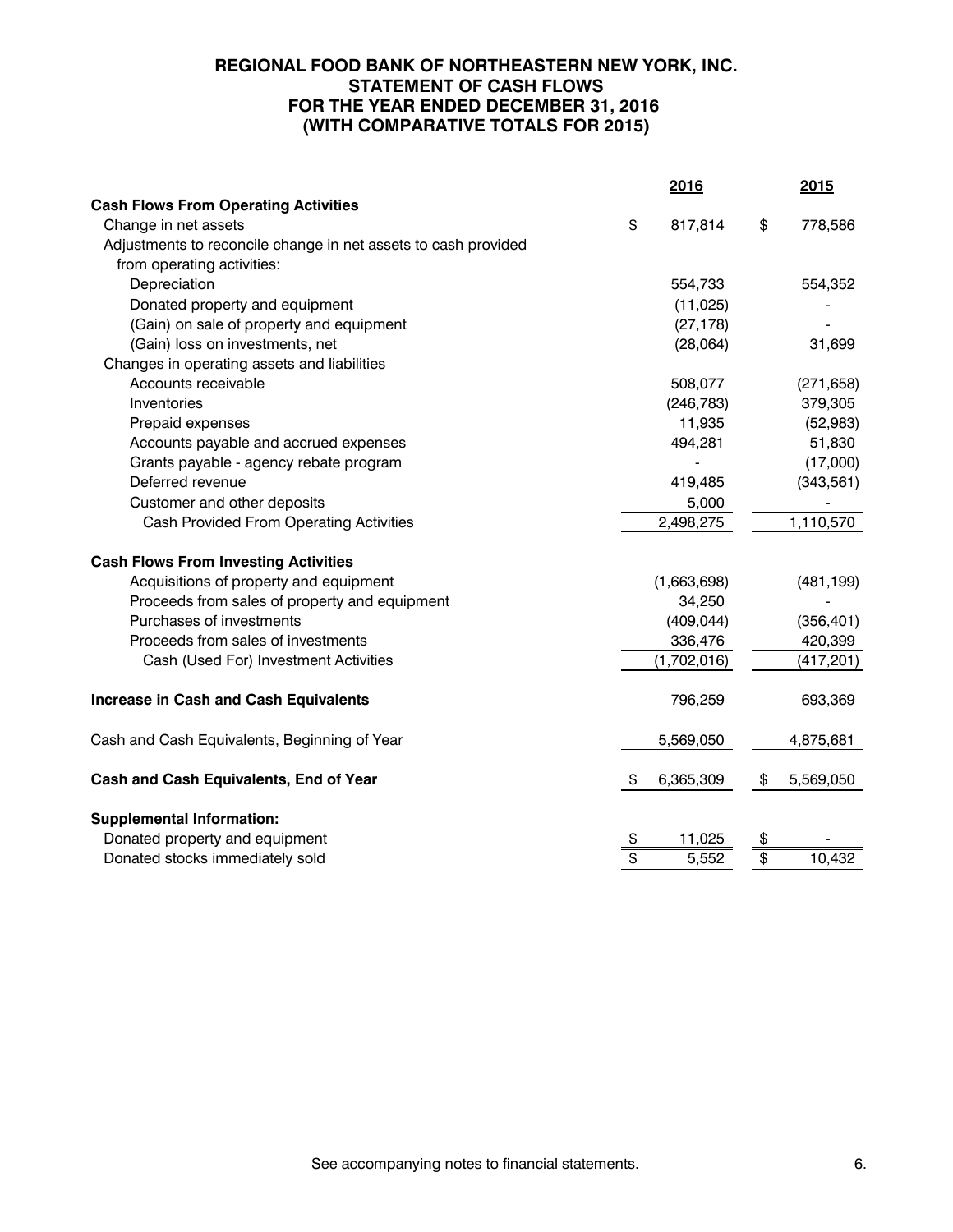### **1. ORGANIZATION, INCOME TAXES AND BASIS OF PRESENTATION**

Regional Food Bank of Northeastern New York, Inc. ("Food Bank") is a not-for-profit organization incorporated under the laws of the State of New York in April 1983 and is the registered agent and sole member of Food Bank Ventures, LLC, a New York domestic limited-liability company filed September 2015. The financial statements include the accounts of the Food Bank and Food Bank Ventures, LLC. The Food Bank's mission is to alleviate hunger and prevent food waste. The Food Bank annually provides more than 30 million pounds of food to over 1,000 charitable agencies in 23 counties of northeastern New York. The majority of Food Bank revenues and support are derived from government contracts and food sales.

The Food Bank qualifies as a tax exempt organization described in Section 501(c)(3) of the Internal Revenue Code and comparable New York State Law, and has been classified as a publicly supported organization that is not a private foundation. Management is not aware of any events that could jeopardize tax-exempt status and has determined the Food Bank does not have uncertain tax positions. Therefore, no provision for income taxes has been made in the accompanying financial statements. For tax purposes, Food Bank Ventures, LLC is considered the same entity as the Food Bank.

The financial statements are prepared on the accrual basis of accounting. The Food Bank reports financial position and activities according to three classes of net assets: unrestricted net assets, temporarily restricted net assets, and permanently restricted net assets. There were no permanently restricted net assets at December 31, 2016.

## **2. SUMMARY OF SIGNIFICANT ACCOUNTING POLICIES**

#### a. Use of Estimates

The preparation of financial statements in conformity with generally accepted accounting principles requires management to make estimates and assumptions affecting the reported amounts of assets and liabilities and disclosure of contingent assets and liabilities at the date of the financial statements and the reported amounts of revenues and expenses during the reporting period. Actual results may differ from estimates.

#### b. Cash and Cash Equivalents

The Food Bank considers all highly liquid investments, such as a cash management plan and brokerage money market account, with an initial maturity of three months or less, to be cash equivalents. Cash equivalents totaled \$6,382,125 at December 31, 2016. The Food Bank maintains its cash and cash equivalents with financial institutions in accounts which at times may exceed insured limits. The Food Bank has not experienced any losses in such accounts and believes it is not subject to any significant credit risk on cash and cash equivalents. Cash in banks in excess of federal depository insurance coverage totaled \$1,092,886 at December 31, 2016.

A cash management plan with a bank includes a repurchase agreement which is not insured by federal deposit insurance coverage. The Food Bank is provided a perfected security interest in direct obligations of the United States of America, or one or more agencies thereof, that are held by the bank as collateral. The repurchase agreement totaled \$6,348,657 at December 31, 2016.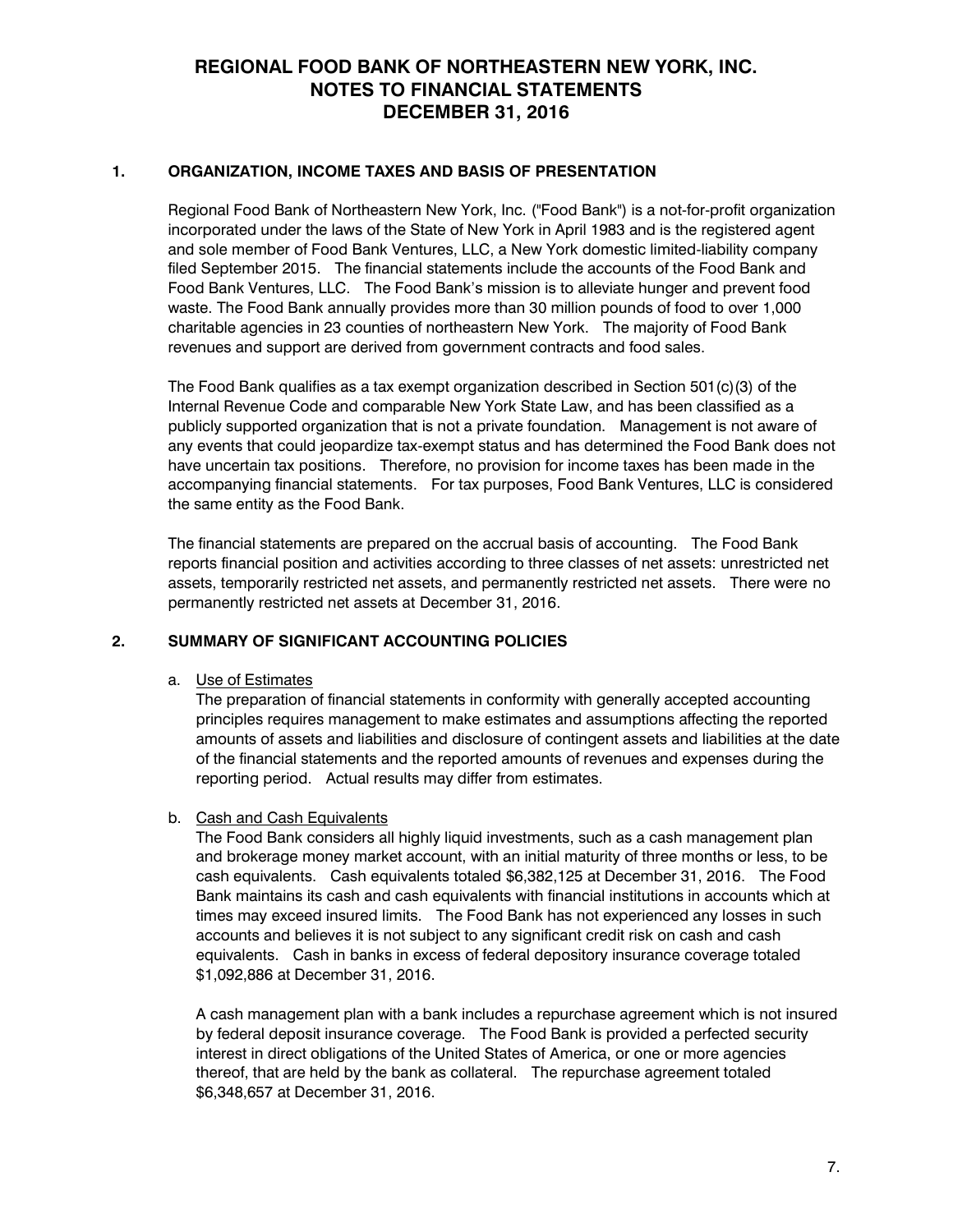## **2. SUMMARY OF SIGNIFICANT ACCOUNTING POLICIES**

c. Custodial Cash

Custodial cash is cash held for the benefit of Food Bank clients.

d. Investments

Investments consist of exchange traded products, common stocks, US treasury notes, and a certificate of deposit. The Food Bank reports investments at fair value with gains and losses charged to unrestricted net assets unless a donor or law restricts their use. Fair value is determined based upon information obtained from the Food Bank's broker. When an investment is sold or matures, the realized gain or loss is charged to net assets.

Investments do not represent a significant concentration of market risk. The Food Bank's investment portfolio is diversified.

e. Accounts Receivable - Trade/Customer

Accounts receivable are reflected at the current amount due. Finance charges are not assessed on past due balances. The Food Bank provides a \$40,000 allowance for doubtful accounts receivable based on collection history and a review of open accounts by management. The risk of loss with respect to trade/customer accounts receivable is generally limited due to the number and diversity of the Food Bank's customer base and the areas and markets in which the customers are located. The Food Bank does not require collateral from its customers.

f. Inventories

Inventories are carried at the lower of cost or market value, using the first-in, first-out method. Donated food items that pass through the Food Bank to charitable organizations are not recorded in the accompanying financial statements since the Food Bank serves only as an agent for the donors. At December 31, 2016, inventories consisted of:

Purchased food  $\frac{1767,529}{ }$ 

#### g. Property and Equipment

Property and equipment are stated at cost if purchased or fair value if contributed. The Food Bank's policy is to capitalize property and equipment with a unit value greater than \$2,500 and a useful life greater than one year. Depreciation is provided using the straightline method over the following estimated useful lives:

| Buildings and improvements        | 3-40 years |
|-----------------------------------|------------|
| Vehicles                          | 3-10 years |
| Furniture, fixtures and equipment | 3-20 years |

Property and equipment purchased with a reversionary interest, if any, and routine repairs and maintenance, are expensed as incurred.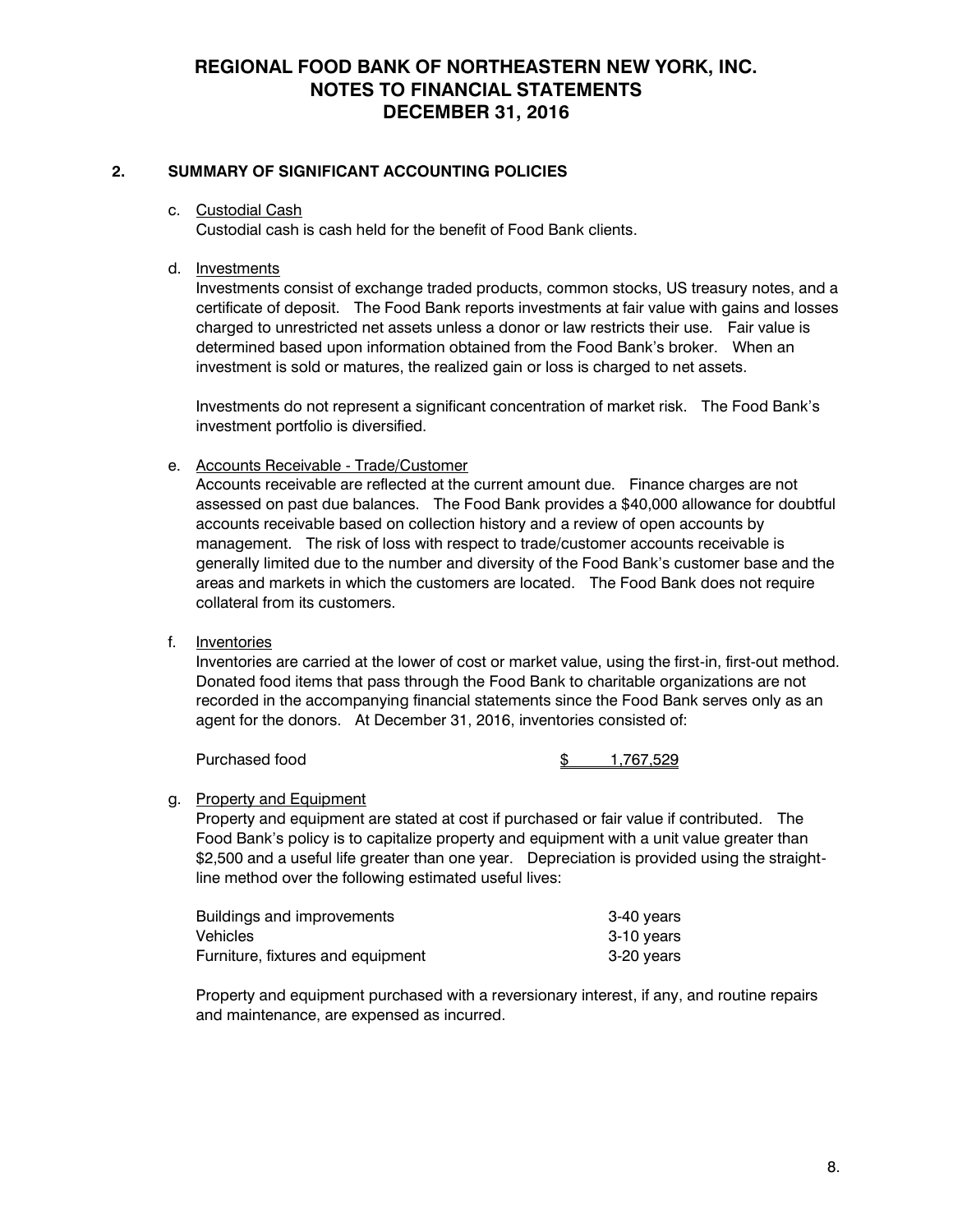# **2. SUMMARY OF SIGNIFICANT ACCOUNTING POLICIES**

# g. Property and Equipment

The Food Bank reports contributions of property and equipment as unrestricted support unless explicit donor stipulations specify how the contributed assets are to be used. Contributions of long-lived assets with explicit restrictions that specify how the assets are to be used and contributions of cash or other assets that are to be used to acquire long-lived assets are reported as restricted support. Absent explicit donor stipulations about how long-lived assets are to be maintained, the Food Bank reports expirations of donor restrictions when the contributed or acquired long-lived assets are placed in service.

## h. Grants Payable

Grants authorized but unpaid at year end are reported as a liability in accordance with FASB "Accounting Standards Codification 720". Grants payable are measured and reported at fair value which equals net realizable value. The Food Bank expects to make payment in one year or less.

### i. Deferred Revenue

Deferred revenue represents payments received which will be earned during future periods when the service is performed or the related expenses are incurred.

## j. Revenue Recognition

#### **Contributions**

Contributions received are recorded as unrestricted, temporarily restricted, or permanently restricted support depending on the existence and/or nature of any donor restrictions. Contributions required to be reported as temporarily restricted support are then reclassified to unrestricted net assets upon expiration of the restrictions. It is Food Bank policy to record restricted contributions that are received and expended in the same fiscal year as unrestricted contributions.

#### Purchased Food Sales

Revenue from sale of purchased food is recorded when ownership is transferred to the customers, which is when shipment is made. In specific cases, returns are accepted, however, the Food Bank has not experienced any significant amounts of such returns. Revenue is presented net of returns.

#### Shipping and Handling Costs

The Food Bank includes shipping and handling billings, if any, within expenses. Freight costs incurred for product shipment are a cost of revenues. Freight costs during the year ended December 31, 2016 are included within program services expenses.

#### Government Contracts

Revenue from government contracts is recognized when eligible expenses relative to the contracts are incurred (cost reimbursement) or in the period earned (fee for service). Cash received on the contracts in advance of being earned is recorded as deferred revenue.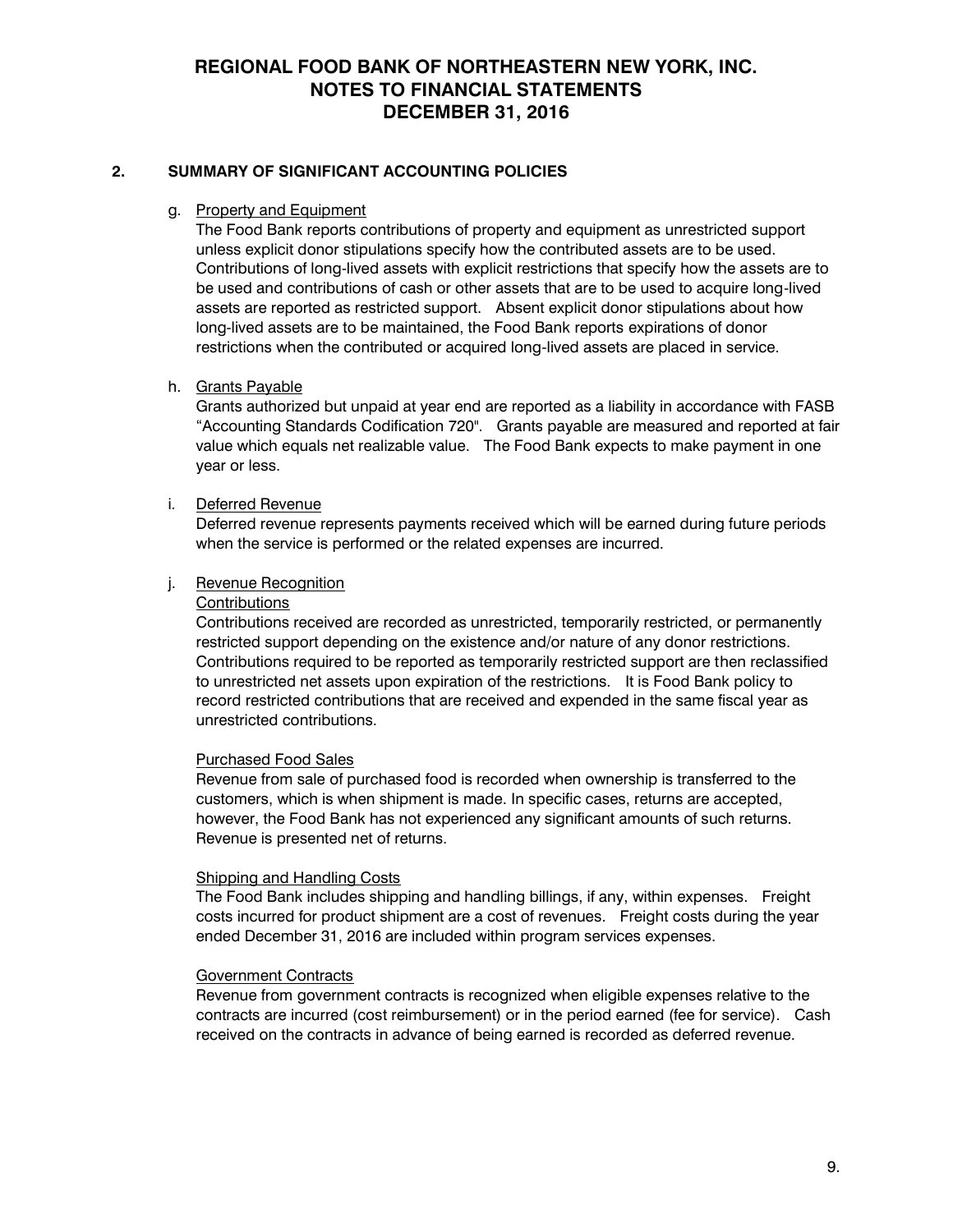## **2. SUMMARY OF SIGNIFICANT ACCOUNTING POLICIES**

j. Revenue Recognition

Donated Services and Materials

The Food Bank receives a significant amount of donated services from unpaid volunteers who assist in fund raising and various projects. The Food Bank received approximately 66,000 volunteer hours from 13,000 individuals during 2016. No amounts have been recognized in the statement of activities because the criteria for recognition have not been satisfied.

Donated property and equipment totaled \$11,025 during 2016.

Donated food and food related items have not been recognized in these financial statements since the Food Bank acts as an agent and distributes the food to beneficiaries who meet specified requirements. The Food Bank received 30,248,124 pounds of food donations during 2016. Donated pounds of food distributed totaled 26,880,795 during 2016.

k. Functional Expenses

Expenses are charged directly to program or management services based on a combination of specific identification and allocation by management. Expenses related to more than one function are charged to program and management services on the basis of periodic time and expense studies. Management expenses include those expenses that are not directly identifiable with any specific function, but provide for the overall support and direction of the Food Bank.

## l. Prior Year Summarized Information

The financial statements include certain prior-year summarized comparative information in total. Such information does not include sufficient detail to constitute a presentation in conformity with generally accepted accounting principles. Accordingly, such information should be read in conjunction with the Food Bank's financial statements for the year ended December 31, 2015 from which the summarized information was derived**.** Those statements were audited by other auditors whose report dated March 31, 2016 expressed an unmodified opinion on those statements.

## **3. RESTRICTIONS/LIMITATIONS ON NET ASSETS**

Temporarily restricted net assets are available for the following purposes:

| Capital – Building Expansion                          | \$102,000 |
|-------------------------------------------------------|-----------|
| Retail Store Partner Program                          | 35,000    |
| Other Use Restricted                                  | 75.321    |
| General Support January 1, 2017 to September 30, 2020 | 36,000    |
|                                                       | \$248,321 |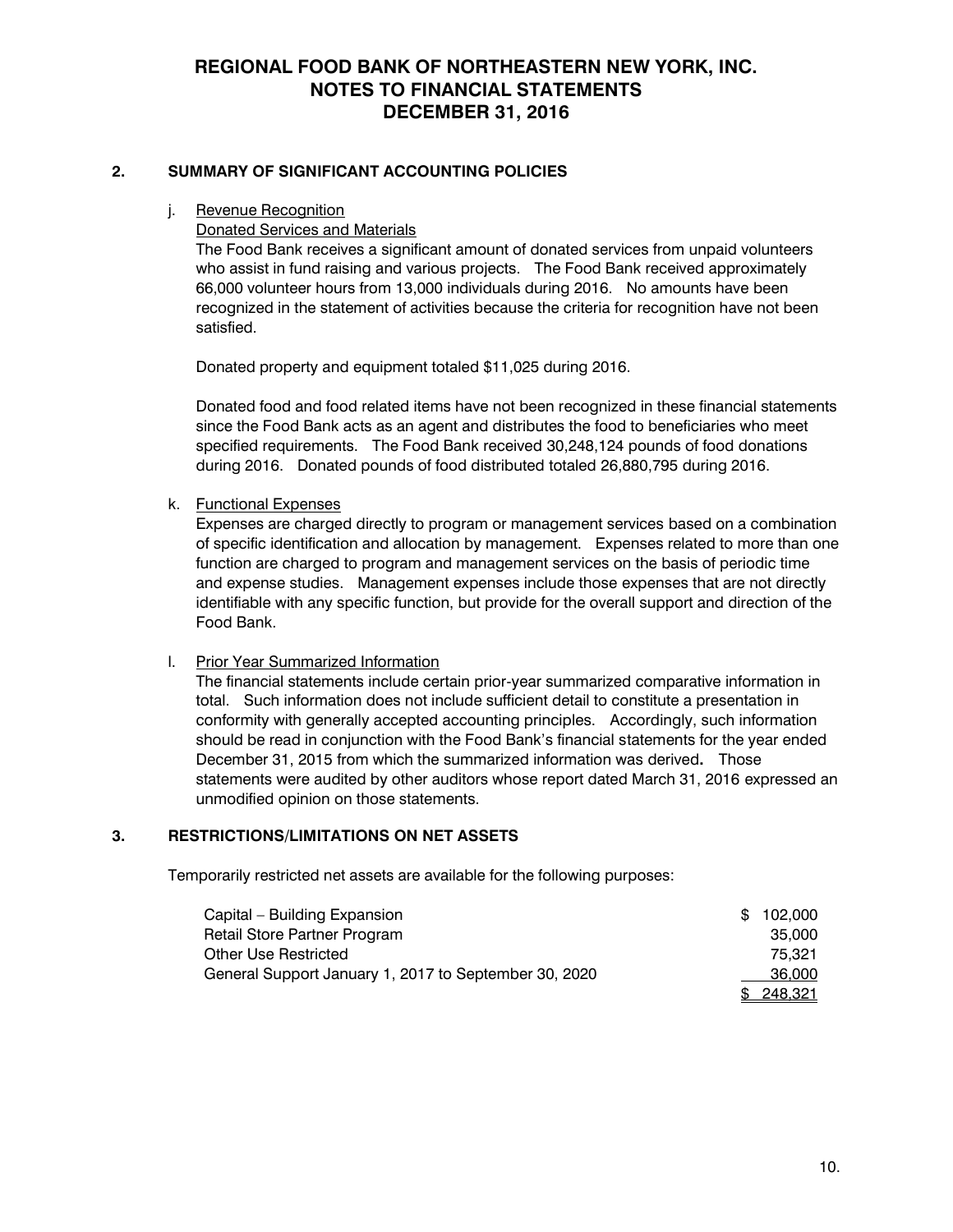# **4. INVESTMENTS**

A summary of the Food Bank's investments at December 31, 2016 is as follows:

|                                 | Cost          | <b>Fair Value</b> |
|---------------------------------|---------------|-------------------|
| <b>Exchange Traded Products</b> | \$<br>130.971 | \$<br>132.324     |
| <b>Common Stocks</b>            | 204.846       | 218,832           |
| <b>US Treasury Notes</b>        | 51.343        | 50.179            |
| <b>Certificate of Deposit</b>   | 19,008        | 19.011            |
|                                 | 406,168       | 420,346           |

Investment income for the year ended December 31, 2016 is as follows:

| Interest on Cash                        | 50.143 |
|-----------------------------------------|--------|
| Dividends and Interest from Investments | 5.407  |
| Gains on Investment, Net                | 28,064 |
|                                         | 83.614 |

## **5. PROPERTY AND EQUIPMENT**

At December 31, 2016, property and equipment consisted of:

| Land                              | \$<br>640.216 |
|-----------------------------------|---------------|
| Building and Improvements         | 5,975,247     |
| Furniture, Fixtures and Equipment | 1,635,156     |
| <b>Vehicles</b>                   | 3,268,735     |
|                                   | 11,519,354    |
| Less Accumulated Depreciation     | 5,973,185     |
| Net Depreciated Value             | 5,546,169     |
| <b>Construction in Process</b>    | 1,125,222     |
|                                   | 6,671,391     |

## **6. RETIREMENT PLAN**

The Food Bank sponsors a defined contribution 401(k) retirement plan covering substantially all employees with at least one year of service. Contributions to the plan are a percentage of annual salary. The approved contribution percentage during 2016 was 5%. Total retirement expense for the year ended December 31, 2016 was \$156,349.

## **7. HUNGER PREVENTION NUTRITION ASSISTANCE PROGRAM**

The Food Bank has Hunger Prevention Nutrition Assistance Program (HPNAP) contracts with the New York State Department of Health to provide food and nutrition to needy persons. The Food Bank administers the program and is reimbursed for its services and food by HPNAP.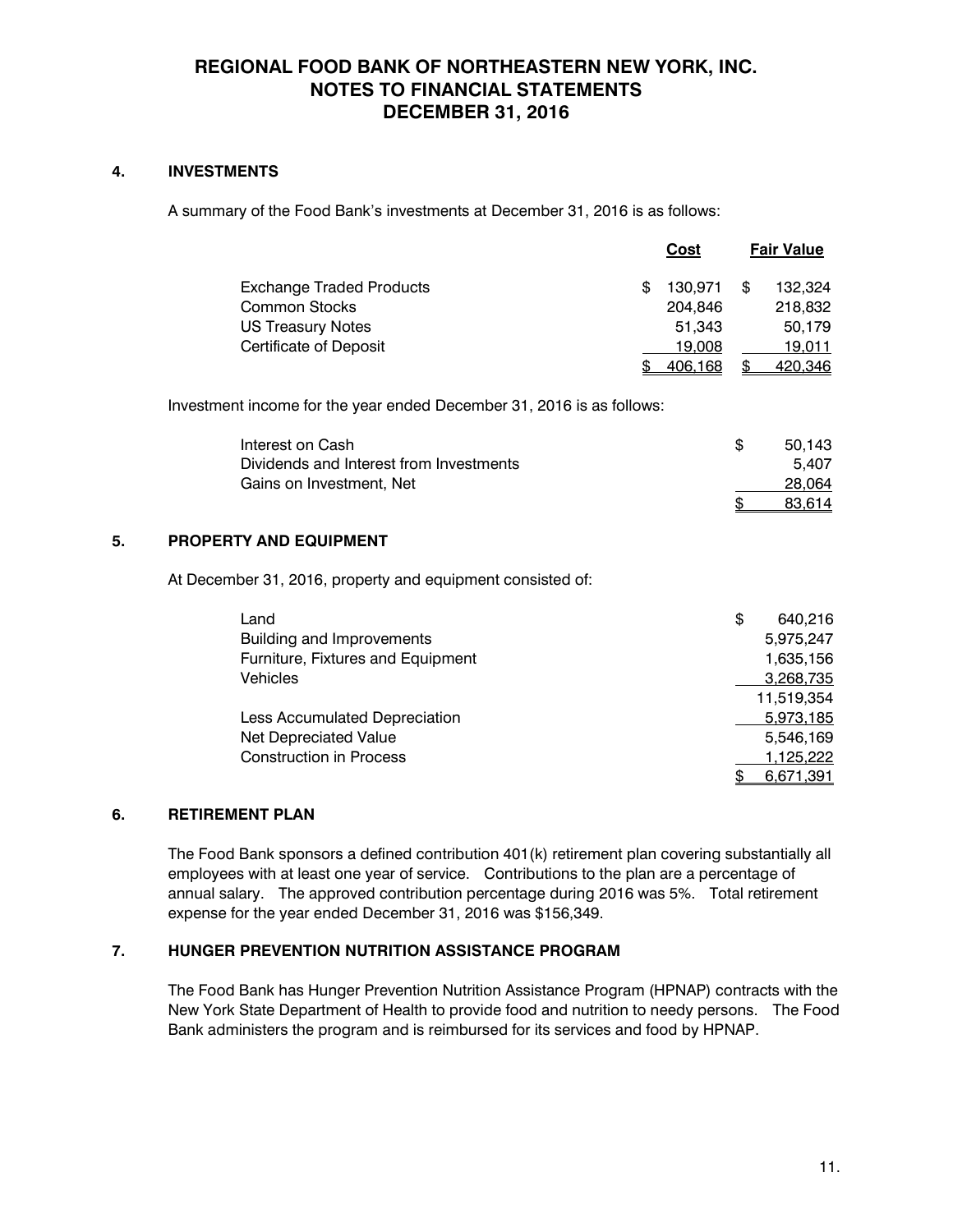### **7. HUNGER PREVENTION NUTRITION ASSISTANCE PROGRAM**

Revenues from the program during the year ended December 31, 2016 are as follows:

| New York State Contracts                   | 5.760.427     |
|--------------------------------------------|---------------|
| The program covers the following expenses: |               |
| <b>Shared Maintenance Costs</b>            | \$<br>308,357 |
| <b>Administrative Costs</b>                | 753,870       |
| Wholesale Food Purchases                   | 3,582,470     |
| <b>Operation Support Grants</b>            | 578.974       |
| Subcontracts                               | 215,527       |
| <b>Sanitation Supplies</b>                 | 9,214         |
| Transportation, Net of Reimbursements      | 290,000       |
| <b>Nutrition Education Project</b>         | 15,462        |
| Miscellaneous                              | 6,553         |
|                                            | 5.760.427     |

## **8. COMMITMENTS AND CONTINGENT LIABILITIES**

#### **Commitments**

#### Construction Project

During 2016, the Food Bank entered into a construction contract to expand its facilities located in Latham, New York. The amount completed and stored to date through December 31, 2016 totaled \$1,002,743. The estimated balance to finish, excluding retainage of \$100,274 recorded as accounts payable in the accompanying statement of financial position, is \$425,583 at December 31, 2016. It is anticipated that this project will be completed on or before December 31, 2017.

#### Public Warehousing

The Food Bank rents warehouse space in its building located in Latham, New York under informal operating arrangements. Public warehousing revenue for the year ended December 31, 2016 totaled \$59,837.

#### Line of Credit

The Food Bank maintains a line of credit with a bank to provide short-term borrowings up to \$100,000. There was no principal balance outstanding under this line of credit at December 31, 2016. The line of credit carried an interest rate (3.75% at December 31, 2016) equal to the lending bank's prime rate and was collateralized by accounts receivable, inventories, machinery, equipment, furniture and fixtures.

The line of credit is a business commitment and is subject to continued creditworthiness and review by the lending bank. It is anticipated that a similar line of credit will be maintained in the future.